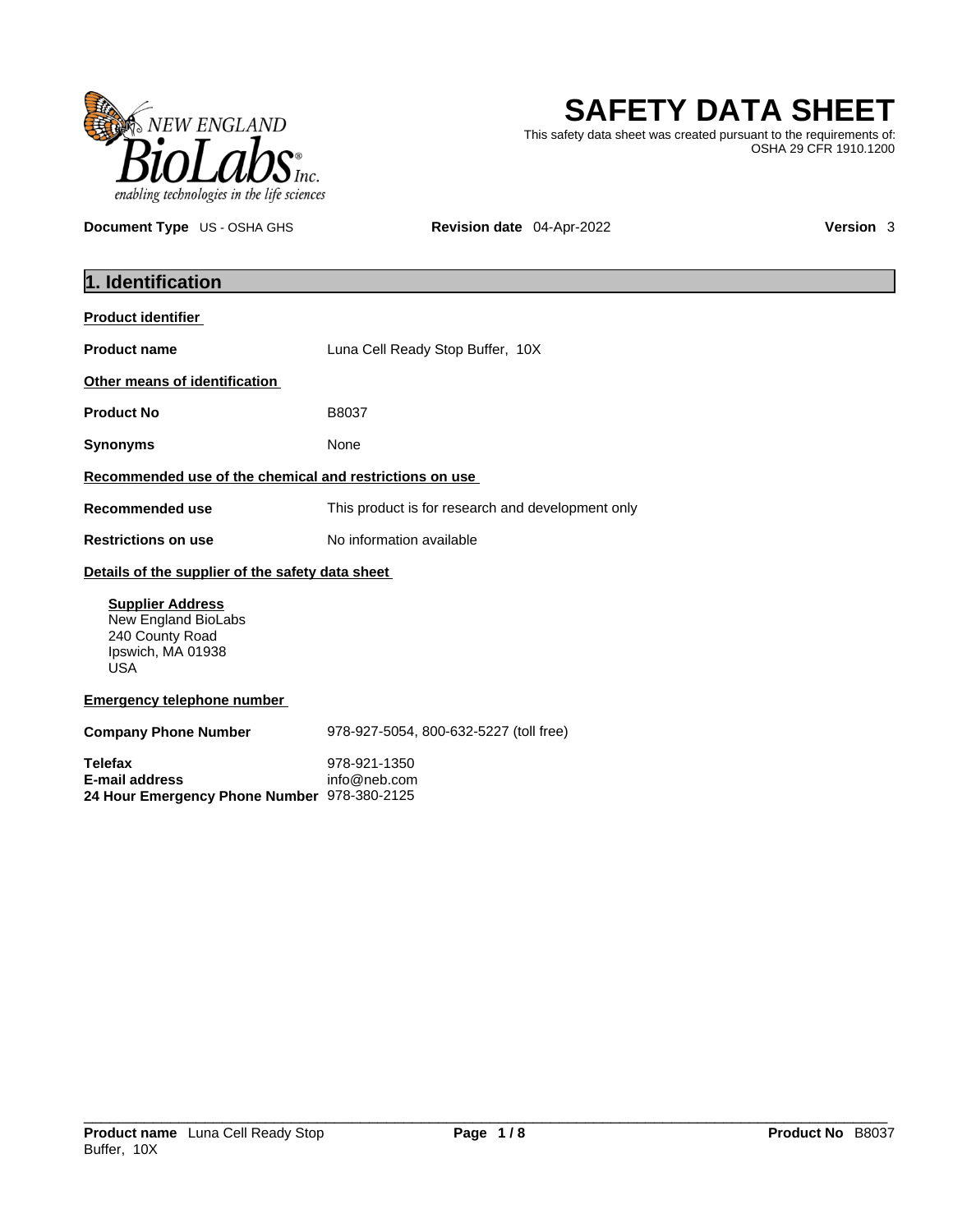## **2. Hazard(s) identification**

## **Classification**

This chemical is not considered hazardous by the 2012 OSHA Hazard Communication Standard (29 CFR 1910.1200)

#### **Hazards not otherwise classified (HNOC)**

Not applicable

### **Label elements**

## **Hazard statements**

This chemical is not considered hazardous by the 2012 OSHA Hazard Communication Standard (29 CFR 1910.1200)

The product contains no substances which at their given concentration, are considered to be hazardous to health.

**Appearance** Clear **Physical state** Liquid **Odor** None

## **Other information**

No information available.

## **3. Composition/information on ingredients**

### **Substance**

Not applicable.

## **Mixture**

The product contains no substances which at their given concentration, are considered to be hazardous to health

| 4. First-aid measures |  |
|-----------------------|--|
|                       |  |

## **Description of first aid measures**

| <b>Inhalation</b>                                           | Remove to fresh air.                                                                                                    |
|-------------------------------------------------------------|-------------------------------------------------------------------------------------------------------------------------|
| Eye contact                                                 | Rinse thoroughly with plenty of water for at least 15 minutes, lifting lower and upper eyelids.<br>Consult a physician. |
| <b>Skin contact</b>                                         | Wash skin with soap and water.                                                                                          |
| Ingestion                                                   | Rinse mouth.                                                                                                            |
| Most important symptoms and effects, both acute and delayed |                                                                                                                         |

**Symptoms** No information available.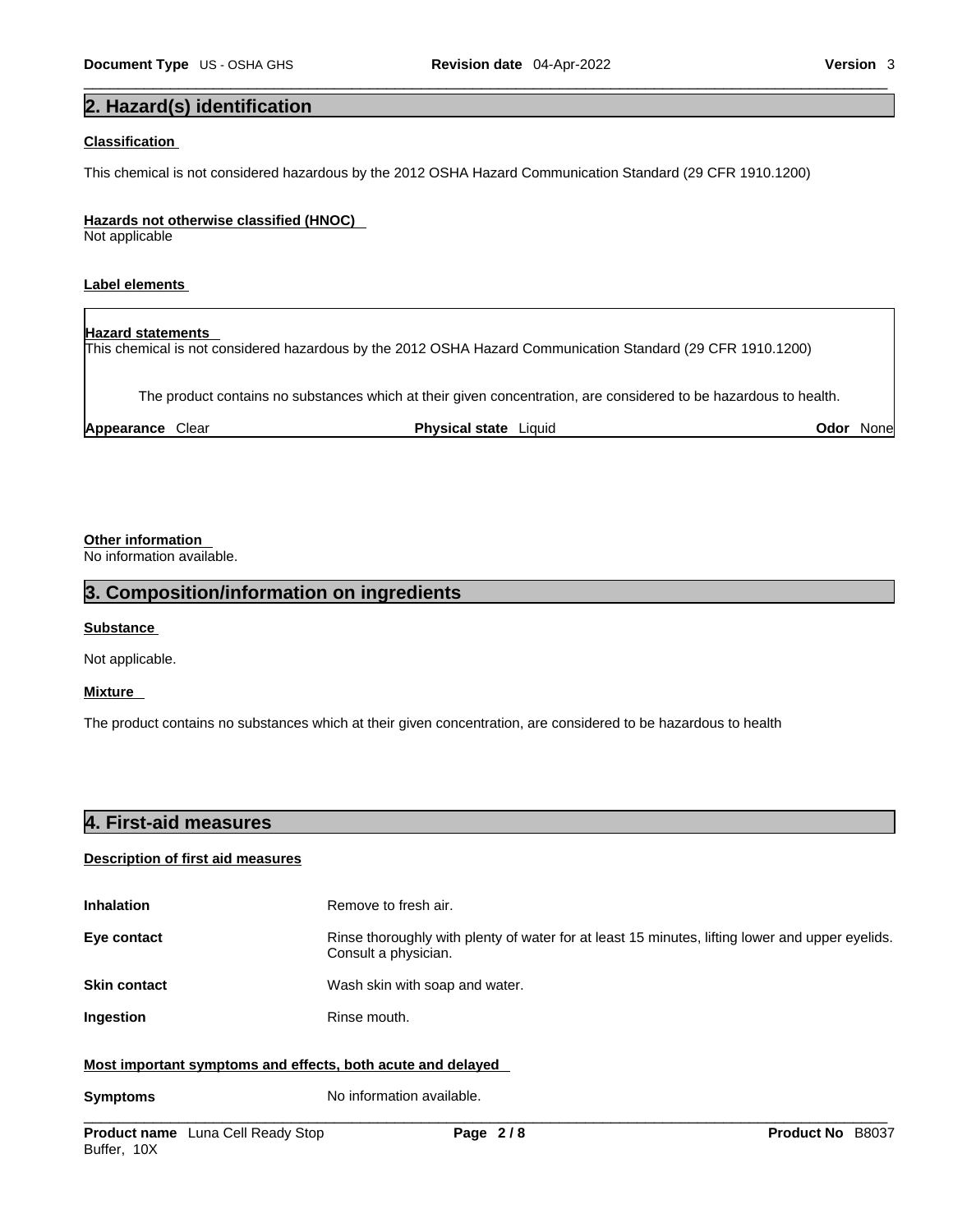#### **Indication of any immediate medical attention and special treatment needed**

**Note to physicians** Treat symptomatically.

## **5. Fire-fighting measures**

| <b>Suitable Extinguishing Media</b>                               | Use extinguishing measures that are appropriate to local circumstances and the<br>surrounding environment.                            |
|-------------------------------------------------------------------|---------------------------------------------------------------------------------------------------------------------------------------|
| <b>Large Fire</b>                                                 | CAUTION: Use of water spray when fighting fire may be inefficient.                                                                    |
| Unsuitable extinguishing media                                    | Do not scatter spilled material with high pressure water streams.                                                                     |
| Specific hazards arising from the<br>chemical                     | No information available.                                                                                                             |
| <b>Explosion data</b><br>Sensitivity to mechanical impact None.   |                                                                                                                                       |
| Sensitivity to static discharge                                   | None.                                                                                                                                 |
| Special protective equipment and<br>precautions for fire-fighters | Firefighters should wear self-contained breathing apparatus and full firefighting turnout<br>gear. Use personal protection equipment. |

## **6. Accidental release measures**

**Personal precautions, protective equipment and emergency procedures**

**Personal precautions** Ensure adequate ventilation.

## **Methods and material for containment and cleaning up**

**Methods for containment** Prevent further leakage or spillage if safe to do so. **Methods for cleaning up** Pick up and transfer to properly labeled containers.

## **7. Handling and storage**

# **Precautions for safe handling Advice on safe handling** Handle in accordance with good industrial hygiene and safety practice. **Conditions for safe storage, including any incompatibilities Storage Conditions** Keep container tightly closed in a dry and well-ventilated place.

## **8. Exposure controls/personal protection**

#### **Control parameters**

**Exposure Limits** This product, as supplied, does not contain any hazardous materials with occupational exposure limits established by the region specific regulatory bodies.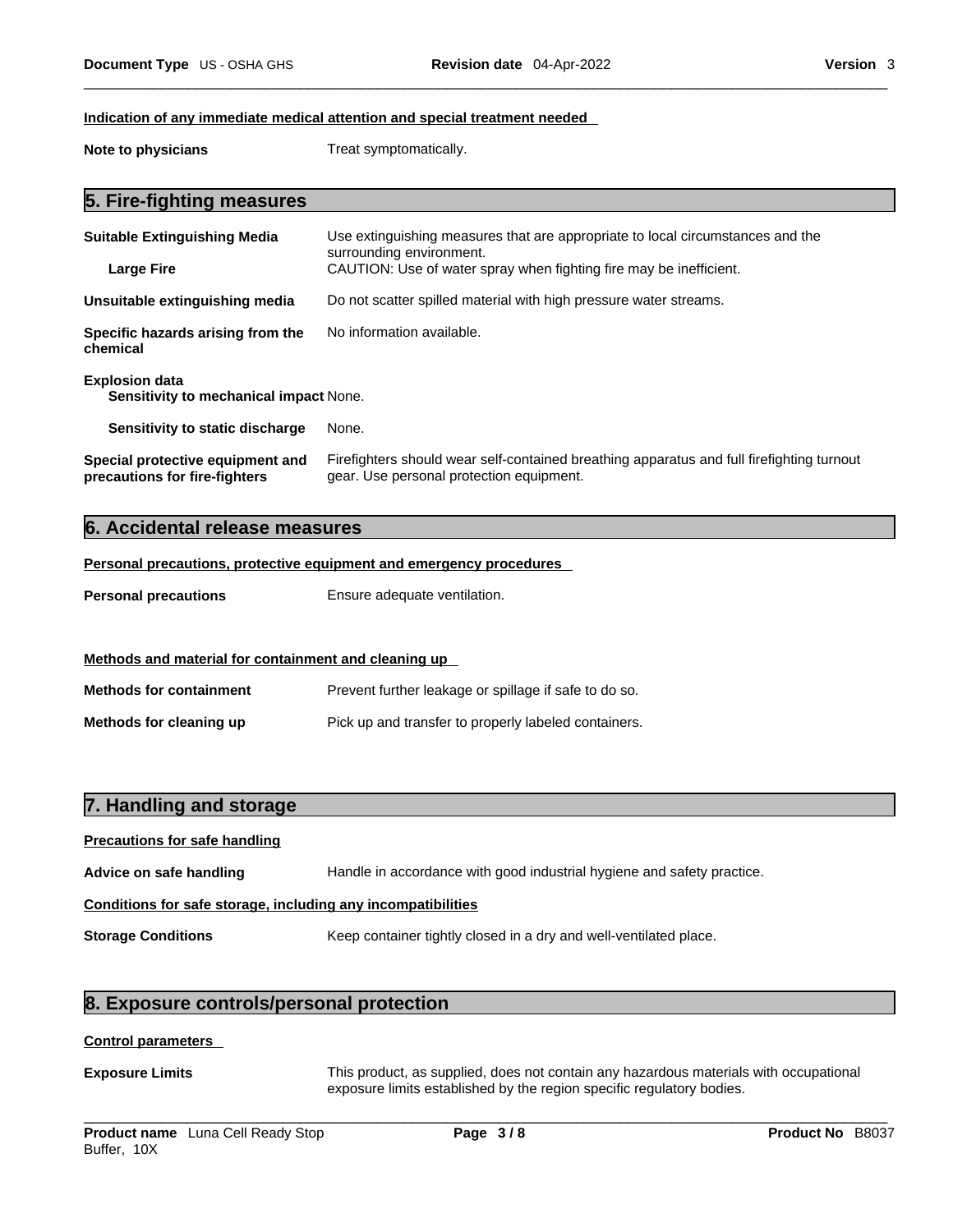## **Appropriate engineering controls**

| <b>Engineering controls</b>           | Showers<br>Eyewash stations<br>Ventilation systems.                                                                                                                         |
|---------------------------------------|-----------------------------------------------------------------------------------------------------------------------------------------------------------------------------|
|                                       | Individual protection measures, such as personal protective equipment                                                                                                       |
| <b>Eye/face protection</b>            | No special protective equipment required.                                                                                                                                   |
| Skin and body protection              | No special protective equipment required.                                                                                                                                   |
| <b>Respiratory protection</b>         | No protective equipment is needed under normal use conditions. If exposure limits are<br>exceeded or irritation is experienced, ventilation and evacuation may be required. |
| <b>General hygiene considerations</b> | Handle in accordance with good industrial hygiene and safety practice.                                                                                                      |

## **9. Physical and chemical properties**

## **Information on basic physical and chemical properties**

| <u>Information on basic physical and chemical properties</u> |                          |                  |
|--------------------------------------------------------------|--------------------------|------------------|
| <b>Physical state</b>                                        | Liquid                   |                  |
| Appearance                                                   | Clear                    |                  |
| Color                                                        | No information available |                  |
| Odor                                                         | None                     |                  |
| <b>Odor threshold</b>                                        | No information available |                  |
| <b>Property</b>                                              | <b>Values</b>            | Remarks • Method |
| рH                                                           | 3.5                      |                  |
| Melting point / freezing point                               | No data available        | None known       |
| Initial boiling point and boiling                            | No data available        | None known       |
|                                                              |                          |                  |
| range<br><b>Flash point</b>                                  | No data available        | None known       |
| <b>Evaporation rate</b>                                      | No data available        | None known       |
| Flammability (solid, gas)                                    | No data available        | None known       |
|                                                              |                          | None known       |
| <b>Flammability Limit in Air</b>                             | No data available        |                  |
| <b>Upper flammability or explosive</b><br><b>limits</b>      |                          |                  |
|                                                              | No data available        |                  |
| Lower flammability or explosive<br>limits                    |                          |                  |
|                                                              | No data available        | None known       |
| Vapor pressure                                               |                          |                  |
| <b>Vapor density</b>                                         | No data available        | None known       |
| <b>Relative density</b>                                      | No data available        | None known       |
| <b>Water solubility</b>                                      | No data available        | None known       |
| Solubility(ies)                                              | No data available        | None known       |
| <b>Partition coefficient</b>                                 | No data available        | None known       |
| <b>Autoignition temperature</b>                              | No data available        | None known       |
| <b>Decomposition temperature</b>                             |                          | None known       |
| Kinematic viscosity                                          | No data available        | None known       |
| <b>Dynamic viscosity</b>                                     | No data available        | None known       |
| <b>Other information</b>                                     |                          |                  |
| <b>Explosive properties</b>                                  | No information available |                  |
| <b>Oxidizing properties</b>                                  | No information available |                  |
| Softening point                                              | No information available |                  |
| <b>Molecular weight</b>                                      | No information available |                  |
|                                                              |                          |                  |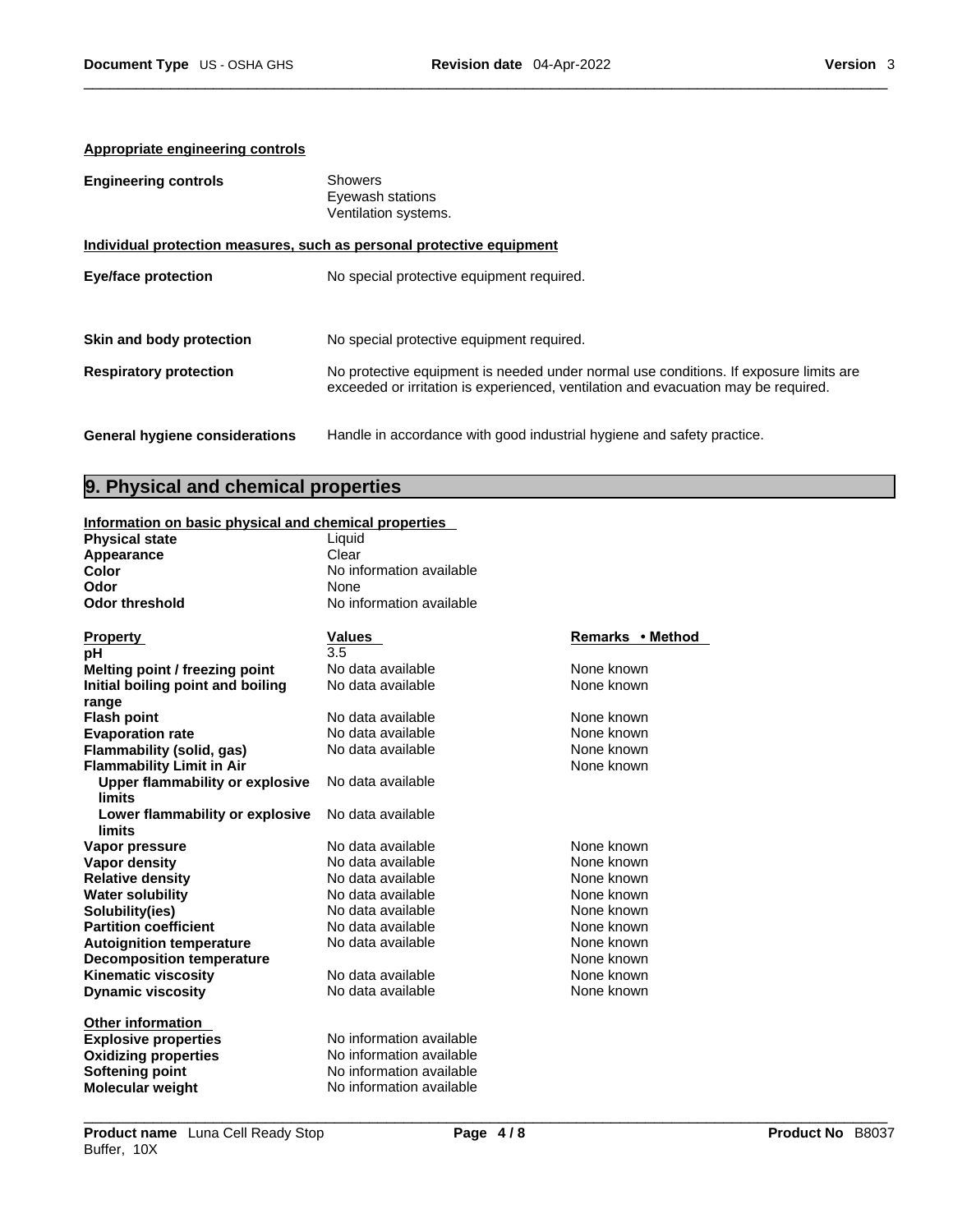# **VOC Content (%)**<br>
Liquid Density<br>
No information available<br>
No information available **Liquid Density Construction Available**<br> **Bulk density Discriming Construction and Available**<br>
No information available

## **10. Stability and reactivity**

| <b>Reactivity</b>                                                       | No information available.                 |
|-------------------------------------------------------------------------|-------------------------------------------|
| <b>Chemical stability</b>                                               | Stable under normal conditions.           |
| <b>Possibility of hazardous reactions</b> None under normal processing. |                                           |
| <b>Conditions to avoid</b>                                              | None known based on information supplied. |
| Incompatible materials                                                  | None known based on information supplied. |
|                                                                         |                                           |

**No information available** 

**Hazardous decomposition products** None known based on information supplied.

## **11. Toxicological information**

## **Information on likely routes of exposure**

| <b>Inhalation</b>                        | Specific test data for the substance or mixture is not available.                          |
|------------------------------------------|--------------------------------------------------------------------------------------------|
| Eye contact                              | Specific test data for the substance or mixture is not available.                          |
| <b>Skin contact</b>                      | Specific test data for the substance or mixture is not available.                          |
| Ingestion                                | Specific test data for the substance or mixture is not available.                          |
|                                          | Symptoms related to the physical, chemical and toxicological characteristics               |
| <b>Symptoms</b>                          | No information available.                                                                  |
| <u>Acute toxicity_</u>                   |                                                                                            |
| <b>Numerical measures of toxicity</b>    |                                                                                            |
|                                          |                                                                                            |
|                                          | Delayed and immediate effects as well as chronic effects from short and long-term exposure |
| <b>Skin corrosion/irritation</b>         | No information available.                                                                  |
| Serious eye damage/eye irritation        | No information available.                                                                  |
| <b>Respiratory or skin sensitization</b> | No information available.                                                                  |
| Germ cell mutagenicity                   | No information available.                                                                  |
| <b>Carcinogenicity</b>                   | No information available.                                                                  |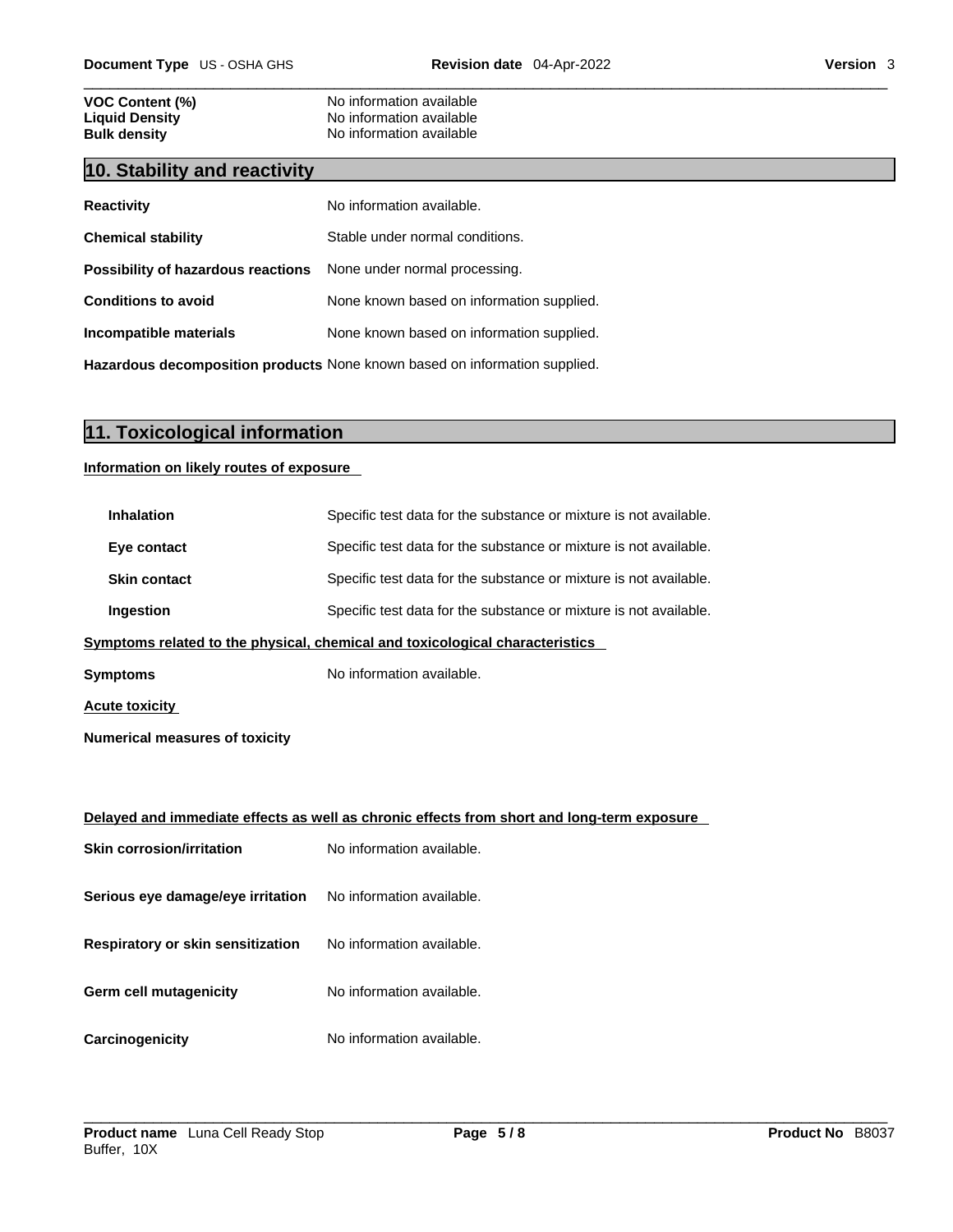| <b>Reproductive toxicity</b>    | No information available. |
|---------------------------------|---------------------------|
| <b>STOT - single exposure</b>   | No information available. |
| <b>STOT - repeated exposure</b> | No information available. |
| <b>Aspiration hazard</b>        | No information available. |
| Other adverse effects           | No information available. |
| Interactive effects             | No information available. |

| 12. Ecological information    |                                                                           |
|-------------------------------|---------------------------------------------------------------------------|
| <b>Ecotoxicity</b>            | The environmental impact of this product has not been fully investigated. |
| Persistence and degradability | No information available.                                                 |
| <b>Bioaccumulation</b>        | There is no data for this product.                                        |
| Other adverse effects         | No information available.                                                 |

| 13. Disposal considerations            |                                                                                                                    |
|----------------------------------------|--------------------------------------------------------------------------------------------------------------------|
| Waste treatment methods                |                                                                                                                    |
| Waste from residues/unused<br>products | Dispose of in accordance with local regulations. Dispose of waste in accordance with<br>environmental legislation. |
| <b>Contaminated packaging</b>          | Do not reuse empty containers.                                                                                     |

# **14. Transport information**

| <b>DOT</b>  | Not regulated |
|-------------|---------------|
| <b>TDG</b>  | Not regulated |
| <b>MEX</b>  | Not regulated |
| ICAO (air)  | Not regulated |
| <b>IATA</b> | Not regulated |
| <b>IMDG</b> | Not regulated |
| RID         | Not regulated |
| <b>ADR</b>  | Not regulated |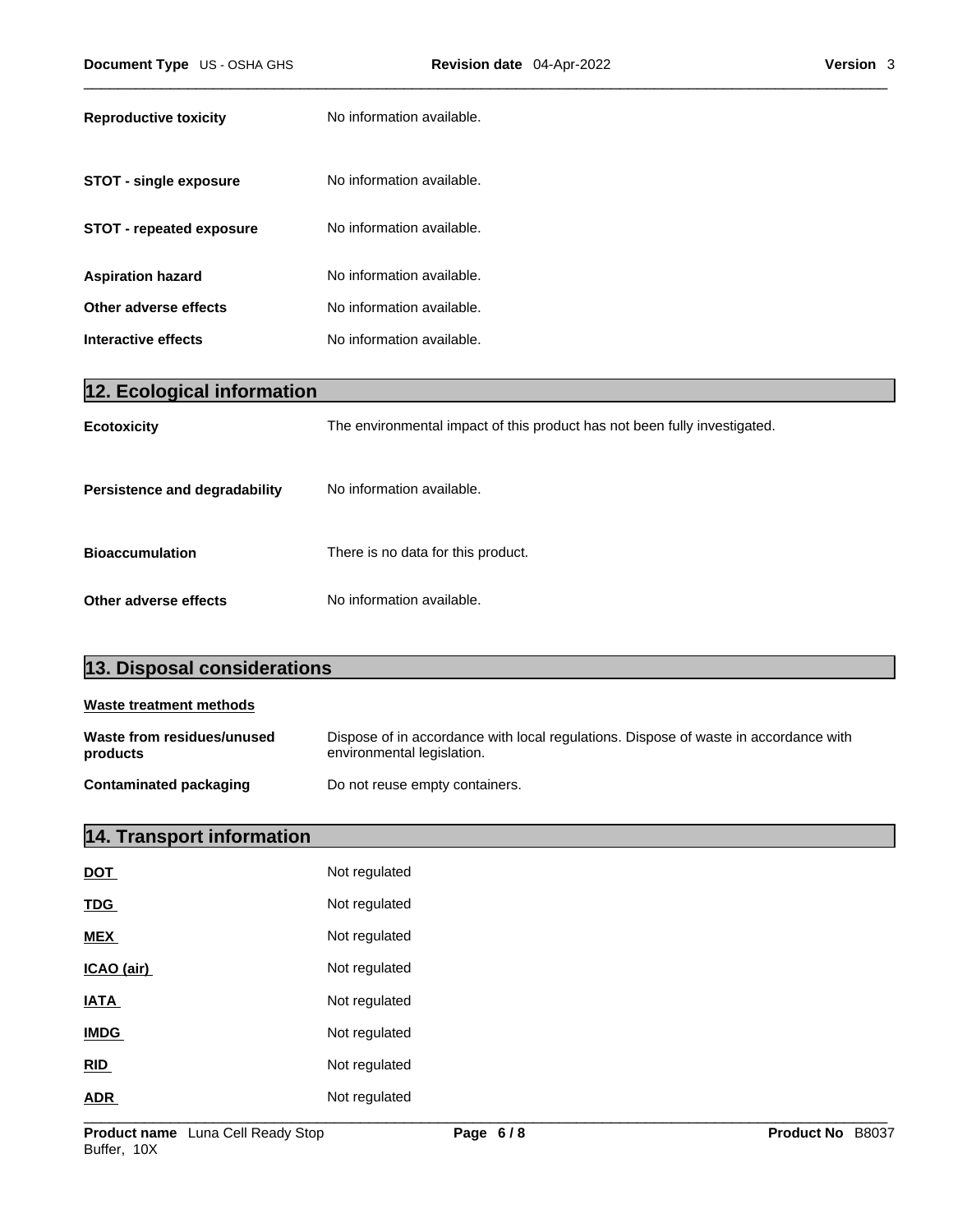**ADN** Not regulated

## **15. Regulatory information**

### **International Inventories**

**TSCA Contact supplier for inventory compliance status.** 

\*Contact supplier for details. One or more substances in this product are either not listed on the US TSCA inventory, listed on the confidential US TSCA inventory or are otherwise exempted from inventory listing requirements

| <b>DSL/NDSL</b>      | Contact supplier for inventory compliance status. |
|----------------------|---------------------------------------------------|
| <b>EINECS/ELINCS</b> | Contact supplier for inventory compliance status. |
| <b>ENCS</b>          | Contact supplier for inventory compliance status. |
| <b>IECSC</b>         | Contact supplier for inventory compliance status. |
| <b>KECL</b>          | Contact supplier for inventory compliance status. |
| <b>PICCS</b>         | Contact supplier for inventory compliance status. |
| AIIC.                | Contact supplier for inventory compliance status. |
| <b>NZIoC</b>         | Contact supplier for inventory compliance status. |

 **Legend:** 

 **TSCA** - United States Toxic Substances Control Act Section 8(b) Inventory

 **DSL/NDSL** - Canadian Domestic Substances List/Non-Domestic Substances List

 **EINECS/ELINCS** - European Inventory of Existing Chemical Substances/European List of Notified Chemical Substances

 **ENCS** - Japan Existing and New Chemical Substances

 **IECSC** - China Inventory of Existing Chemical Substances

 **KECL** - Korean Existing and Evaluated Chemical Substances

 **PICCS** - Philippines Inventory of Chemicals and Chemical Substances

 **AICS** - Australian Inventory of Chemical Substances

 **NZIoC** - New Zealand Inventory of Chemicals

## **US Federal Regulations**

## **SARA 313**

Section 313 of Title III of the Superfund Amendments and Reauthorization Act of 1986 (SARA). This product does not contain any chemicals which are subject to the reporting requirements of the Act and Title 40 of the Code of Federal Regulations, Part 372.

## **SARA 311/312 Hazard Categories**

Should this product meet EPCRA 311/312 Tier reporting criteria at 40 CFR 370, refer to Section 2 of this SDS for appropriate classifications.

## **CWA** (Clean Water Act)

This product does not contain any substances regulated as pollutants pursuant to the Clean Water Act (40 CFR 122.21 and 40 CFR 122.42).

#### **CERCLA**

This material, as supplied, does not contain any substances regulated as hazardous substances under the Comprehensive Environmental Response Compensation and Liability Act (CERCLA) (40 CFR 302) or the Superfund Amendments and Reauthorization Act (SARA) (40 CFR 355). There may be specific reporting requirements at the local, regional, or state level pertaining to releases of this material.

## **US State Regulations**

#### **California Proposition 65**

This product does not contain any Proposition 65 chemicals.

## **U.S. State Right-to-Know Regulations**